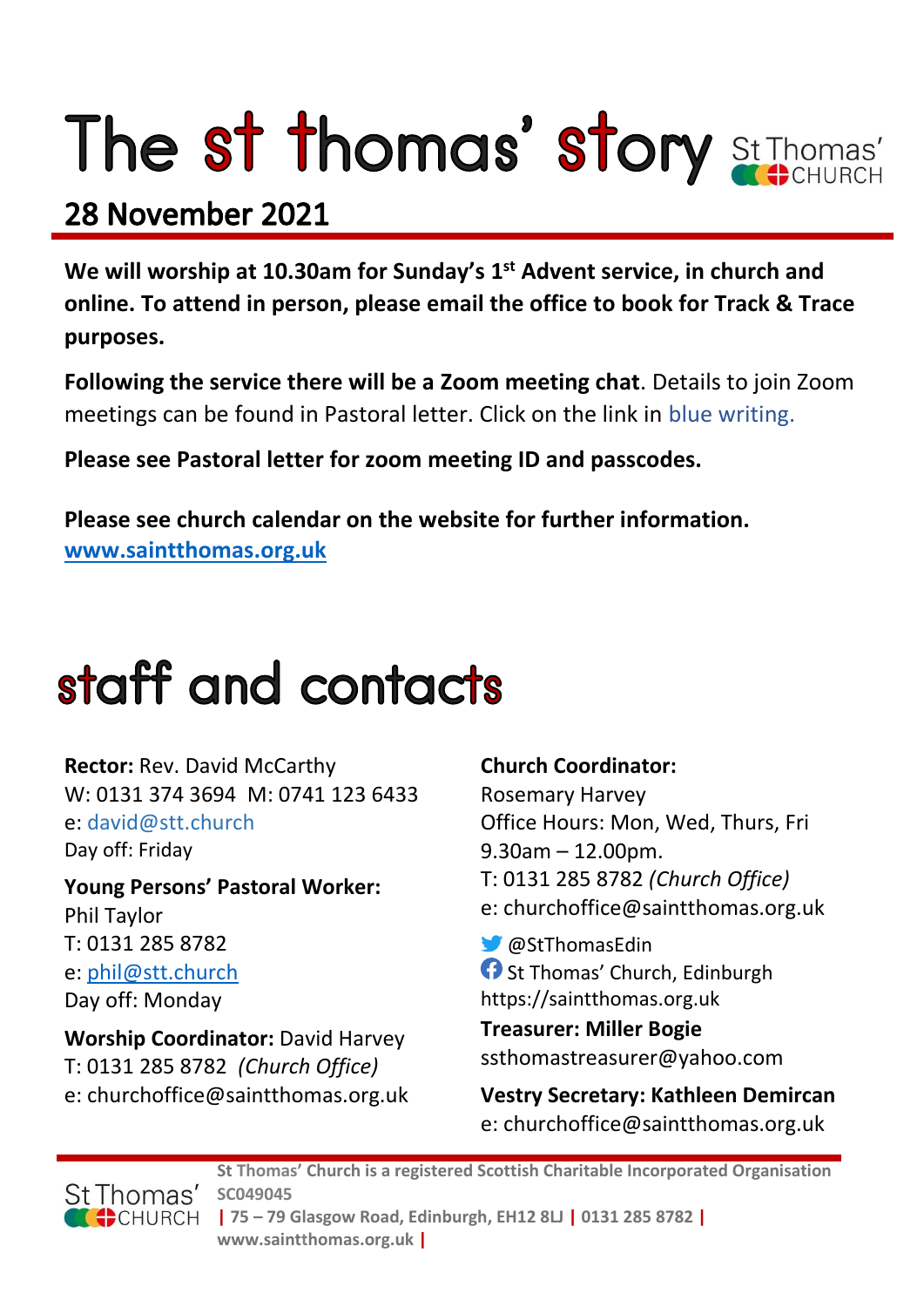Please remember David, Linda and Cameron as they take refreshments and clothing to those using the **Care Van** this evening that God's love would be shown in actions and words to these needy souls.

*Many thanks, Mark Gilmour.*

#### **The Vive Advent Appeal 2021**

The Vive Foundation in Colombia continues to transform the lives of children affected by poverty and violence through their network of Funky Frog Clubs. Our partnership with them is hugely appreciated by the team and the strength of the pound against the Colombian peso means your gifts will go even further this year. The pandemic has had a devastating impact on Colombia and the church's witness to the hope found in Christ is more relevant than ever. Please make your donation via the World Concern Fund account and make sure you include Vive in the reference so we know what it's for. World Concern Account details: Bank of Scotland - Sort Code: 80-22-60 Account number: 1894168. *Thank you, Fiona Christie.*

**Christmas 2021:** this year, we are trying a different pattern for our worship together. We've got some publicity which will be available from next Sunday for you to give to neighbours and friends.

#### **24 December @ 4-4.45pm – All-Age Christmas Eve Carols by Candlelight followed by refreshments**

 **@ 6pm – Holy Communion**

**25 December @ 10.30-11.15am – All- Age Worship**

**26 December @ 10.30am – Morning Worship**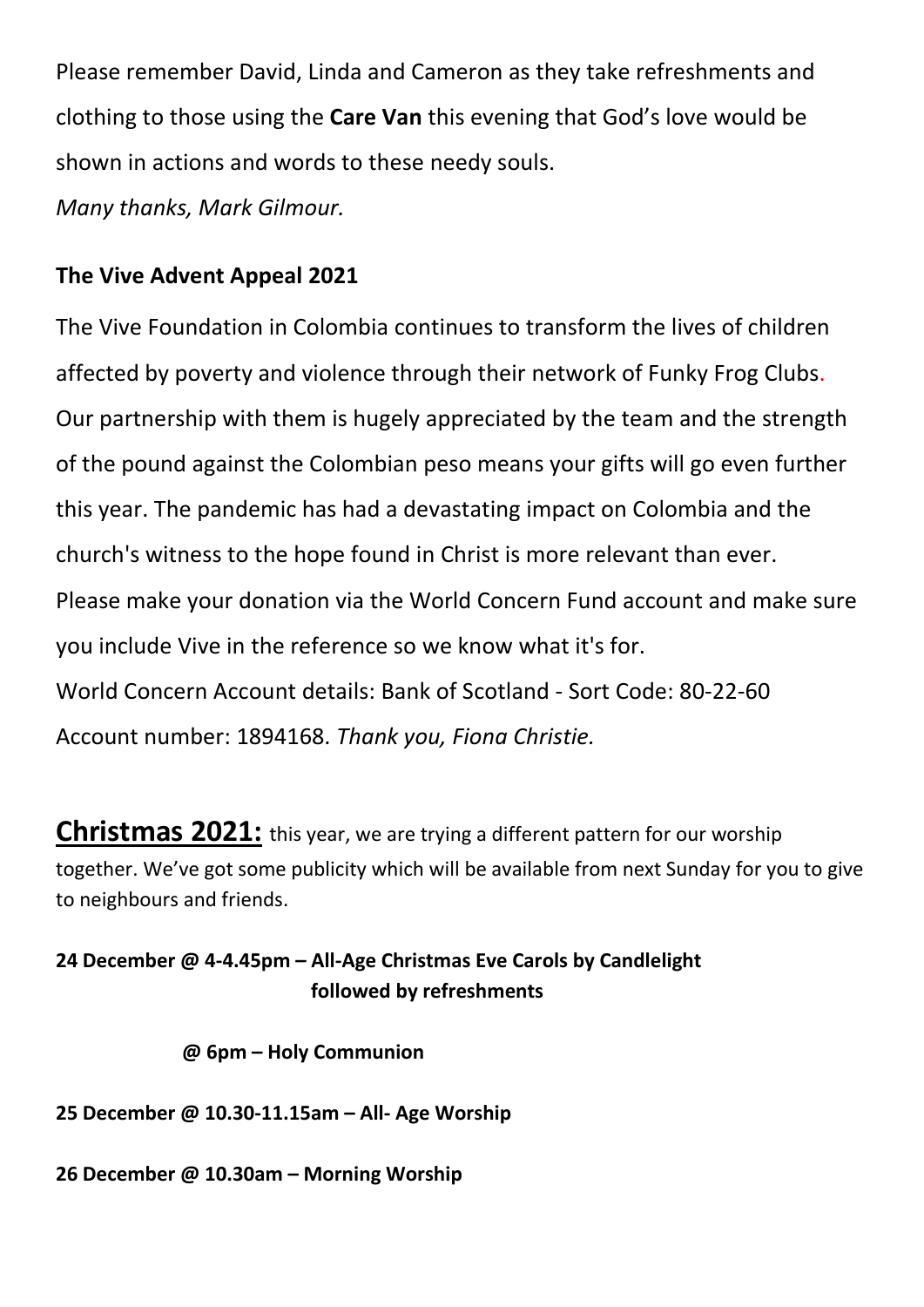#### **Sunday 28 November 2021**

#### **to**

#### **Sunday 5 December 2021**

Sunday worship and some other events are available online at: <https://www.facebook.com/stthomasedin> <https://www.youtube.com/channel/UC1r0Eq3PqBmxioDssYXCbGQ> <https://www.twitter.com/StThomasEdin>

#### **Sunday 28 November**

**@ 10.30am Service – Ian Ferguson is preaching. Post Worship Chat -**"Zoom" meeting details in Pastoral letter. **@ 6.30pm – 7pm "Zoom" Prayer Base**

#### **Monday 29 November**

**@ 4pm Rooted Bible Study** – Zoom meeting details in Pastoral letter.

#### **Tuesday 30 November**

- **@ 10am – 11.30am – Toddler group**, please contact the office for details.
- **@ 12pm – Midday prayer on Facebook**

#### **Wednesday 1 December**

- **@ 2pm Rooted Bible Study – in person,** meet in the Main Hall.
- **@ 8pm – Night Prayer on Facebook**

#### **Sunday 5 December**

**@ 10.30am Service, David McCarthy is preaching.**

**Post-Worship Chat -** "Zoom" meeting details in Pastoral letter.

**@ 6.30pm – 7pm "Zoom" Prayer Base**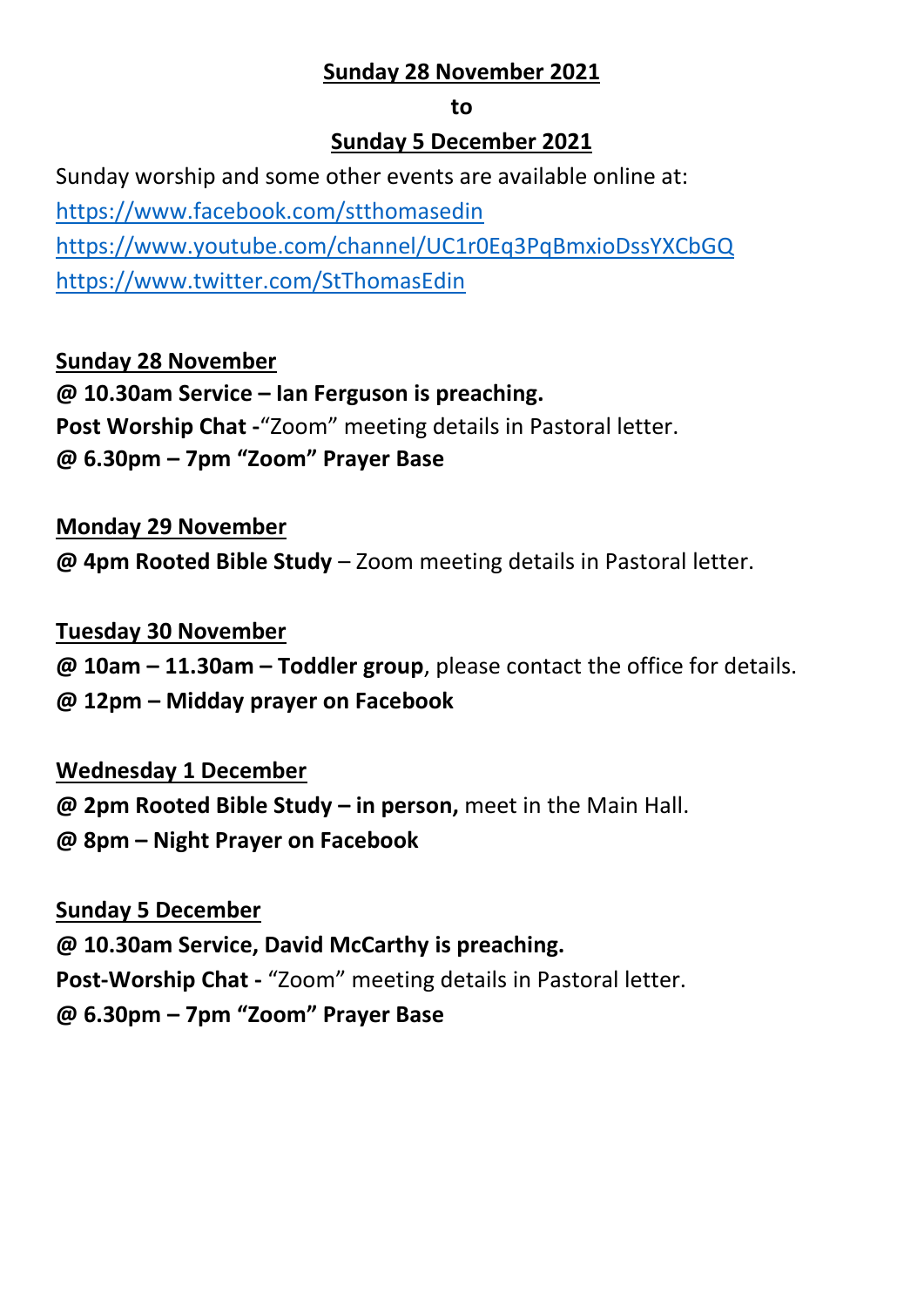## for our prayer

Pray for **David, Linda,** and **Cameron** as they take refreshments and clothing to those using the Care Van on Sunday evening - that God's love would be shown in actions and words to these needy souls.

Pray for **Bev** & **Ian** as she faces a serious medical prognosis – for the Lord's comfort, peace, and reassurance.

#### Pray for all **those seeking to travel across the English Channel as migrants**:

- for those who illegally facilitate this, that they will be prevented from doing so
- for the British & French governments, that they will be compassionate and kind while helping people to face consequences and responsibilities of their choices.
- for ourselves, that we will remain moved by the plights of refugees, whether they are seeking asylum or coming here for economic reasons. That we will have empathy!

Pray for **Vive in Colombia** as we consider how we will support that ministry again this Christmas.

Pray for the **members of the Pastoral Team** as they meet on Saturday 27 November – for encouragement, learning and good practice to be put in place.

Pray for the **Vestry and Trustees** who meet on Monday 29 November – for good relationships, agreement, energy, and vision.

Pray for those considering **planting churches in Wales**, especially for **Josh** and **Rachel Maynard** as they begin Wellspring Church on the Angle peninsula in Pembrokeshire on 30 January.

Give thanks for **David & Joy James** and pray that our partnership plans will bear fruit for them and for all of us as we learn how to do cross-cultural mission better.

Keep the **Carers and Toddlers Group** on Tuesday mornings in prayer. Pray for **Hilary Robinson** as she coordinates this important ministry. Pray that many parents and carers will return.

Pray that the **F@ST Club** will see a growing attendance, good fun, and the love of Jesus seen and known.